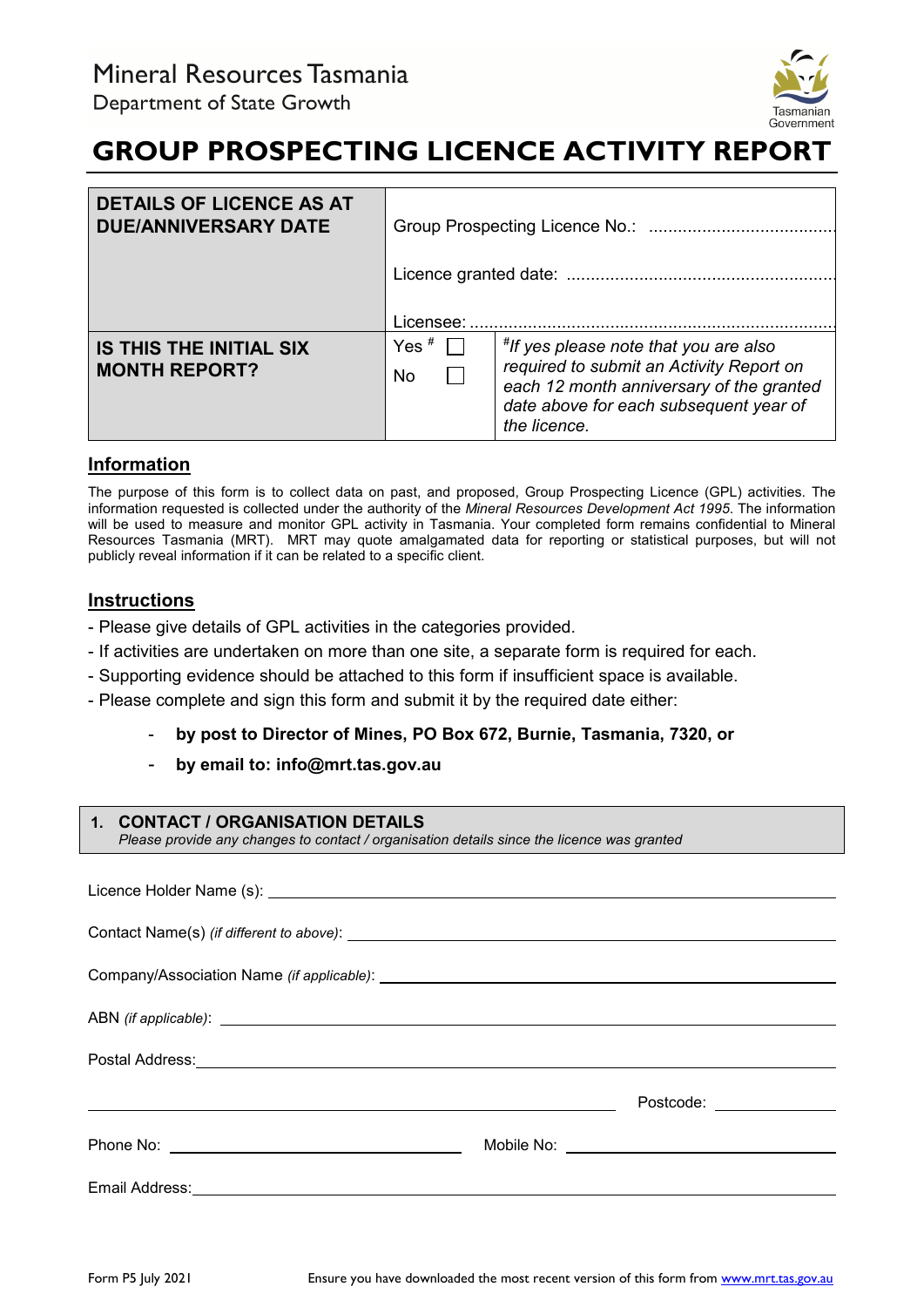| 2. SUMMARY OF ACTIVITIES TO DATE                                                                                                                          |
|-----------------------------------------------------------------------------------------------------------------------------------------------------------|
| Please provide dot points or similar level of detail regarding the dates and types of tours, number of attendees                                          |
| and equipment used.<br>Please attach extra pages, photos and/or diagrams of activities to aid description if necessary                                    |
|                                                                                                                                                           |
|                                                                                                                                                           |
|                                                                                                                                                           |
|                                                                                                                                                           |
|                                                                                                                                                           |
|                                                                                                                                                           |
|                                                                                                                                                           |
|                                                                                                                                                           |
|                                                                                                                                                           |
|                                                                                                                                                           |
|                                                                                                                                                           |
|                                                                                                                                                           |
|                                                                                                                                                           |
|                                                                                                                                                           |
|                                                                                                                                                           |
|                                                                                                                                                           |
|                                                                                                                                                           |
|                                                                                                                                                           |
|                                                                                                                                                           |
|                                                                                                                                                           |
| 3. STATEMENT OF ENVIRONMENTAL/CULTURAL IMPACT<br>Please provide a description of any impact on environment, cultural implications and/or waste management |
| issues that have occurred                                                                                                                                 |
| Please attach extra pages, photos and/or diagrams of activities to aid description if necessary                                                           |
|                                                                                                                                                           |
|                                                                                                                                                           |
|                                                                                                                                                           |
|                                                                                                                                                           |
|                                                                                                                                                           |
|                                                                                                                                                           |
|                                                                                                                                                           |
|                                                                                                                                                           |
|                                                                                                                                                           |
|                                                                                                                                                           |
|                                                                                                                                                           |
|                                                                                                                                                           |
|                                                                                                                                                           |
|                                                                                                                                                           |